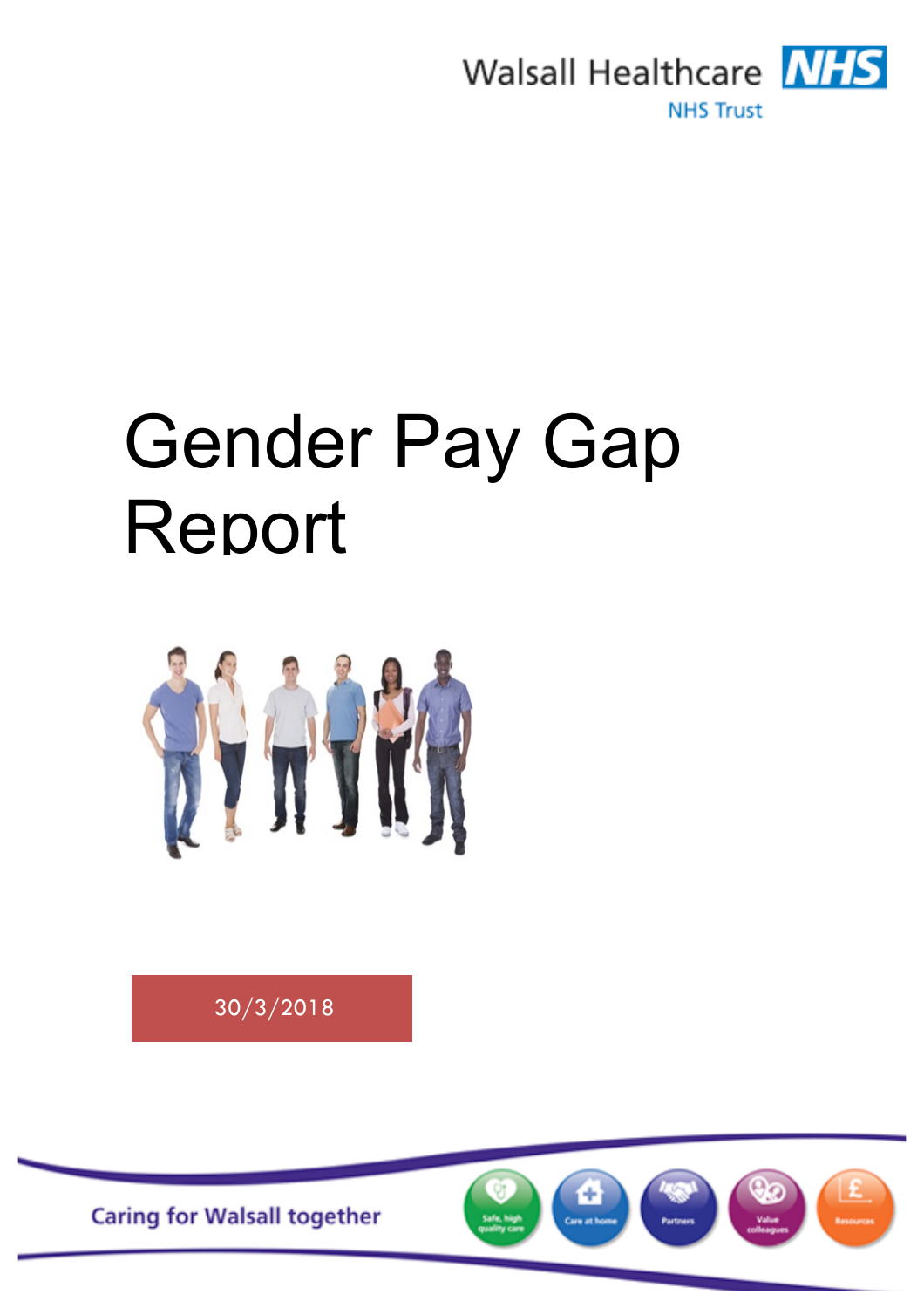## Gender Pay Gap Reporting

#### **Background**

Gender pay regulations require that public sector organisations with over 250 employees publish statutory data annually on both our Trust and government websites, with effect from 30<sup>th</sup> March 2018. This report contains pay gap figures for Walsall Healthcare NHS Trust.

Gender pay reporting is different to equal pay:

- Equal Pay is concerned with men and women earning equal pay for the same, or similar, work.
- The gender pay gap is the difference in the average hourly wage of all men and women across a workforce.

The data analysis snapshot for this report is as at 31<sup>st</sup> March 2017. The total number of substantive staff included in the calculation for the reporting period was 4,311, of which 81.79% were female and 18.21% were male.

The data is taken from the Employee Staff Records (ESR) system and has been calculated to show:

- Average gender pay gap as a mean
- Average gender pay gap as a median
- Average bonus gender pay gap as a mean
- Average bonus gender pay gap as a median
- Proportion of men and women receiving a bonus payment
- Proportion of men and women in each quartile pay band

The mean is the overall average hourly wage across the whole Trust and can be influenced by extremes in high or low hourly rates of pay. The median shows the mid-point salary, calculated by sorting the hourly rates of pay from lowest to highest to find the middle value.

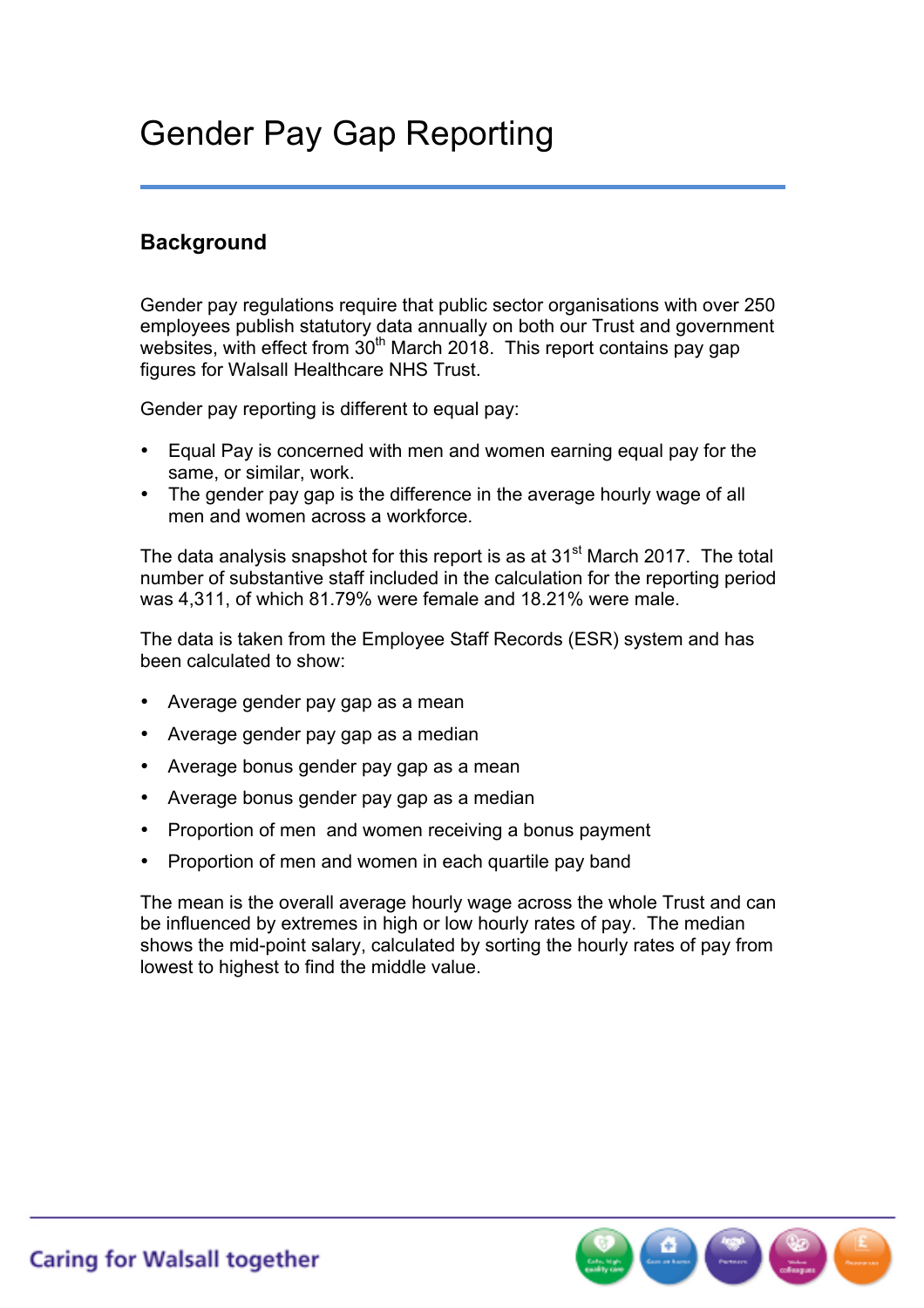### **Overall Trust Results**

#### *Mean and Median Hourly Wage*

The table below sets out the mean average difference and shows that there is a mean average difference of 30% in favour of male employees, this equates to earning an extra £5.87 per hour compared to female employees.

| Gender            | <b>Mean Hourly Wage</b> |
|-------------------|-------------------------|
| <b>Male</b>       | £19.59                  |
| <b>Female</b>     | £13.72                  |
| <b>Difference</b> | £5.87                   |
| Pay Gap %         | 30%                     |

The table below sets out the median difference and shows that there is a median difference of 21.1% in favour of male employees, this equates to earning an extra £3.09 per hour compared to female employees.

| Gender            | <b>Median Hourly Wage</b> |
|-------------------|---------------------------|
| <b>Male</b>       | £14.66                    |
| Female            | £11.57                    |
| <b>Difference</b> | £3.09                     |
| Pay Gap %         | 21.1%                     |

#### *Analysis by Pay Band*

The table below sets out the proportion of males and female employees by quartile pay bands by number and as a percentage of the total workforce.

| Quartile            | <b>Female</b> | <b>Female</b><br>% | <b>Male</b> | <b>Male</b><br>$\frac{9}{6}$ |
|---------------------|---------------|--------------------|-------------|------------------------------|
| Lower               | 764           | 81.7               | 313         | 18.3                         |
| <b>Lower Middle</b> | 906           | 90.4               | 172         | 9.6                          |
| <b>Upper Middle</b> | 975           | 84.0               | 103         | 16.0                         |
| <b>Upper</b>        | 881           | 70.9               | 197         | 29.1                         |

Analysis shows that there are a lower proportion of women within the lower and upper pay quartiles when compared to the female gender split of the overall workforce of 81.79%.

 $\begin{pmatrix} 0 \\ 0 \\ 0 \end{pmatrix}$ 

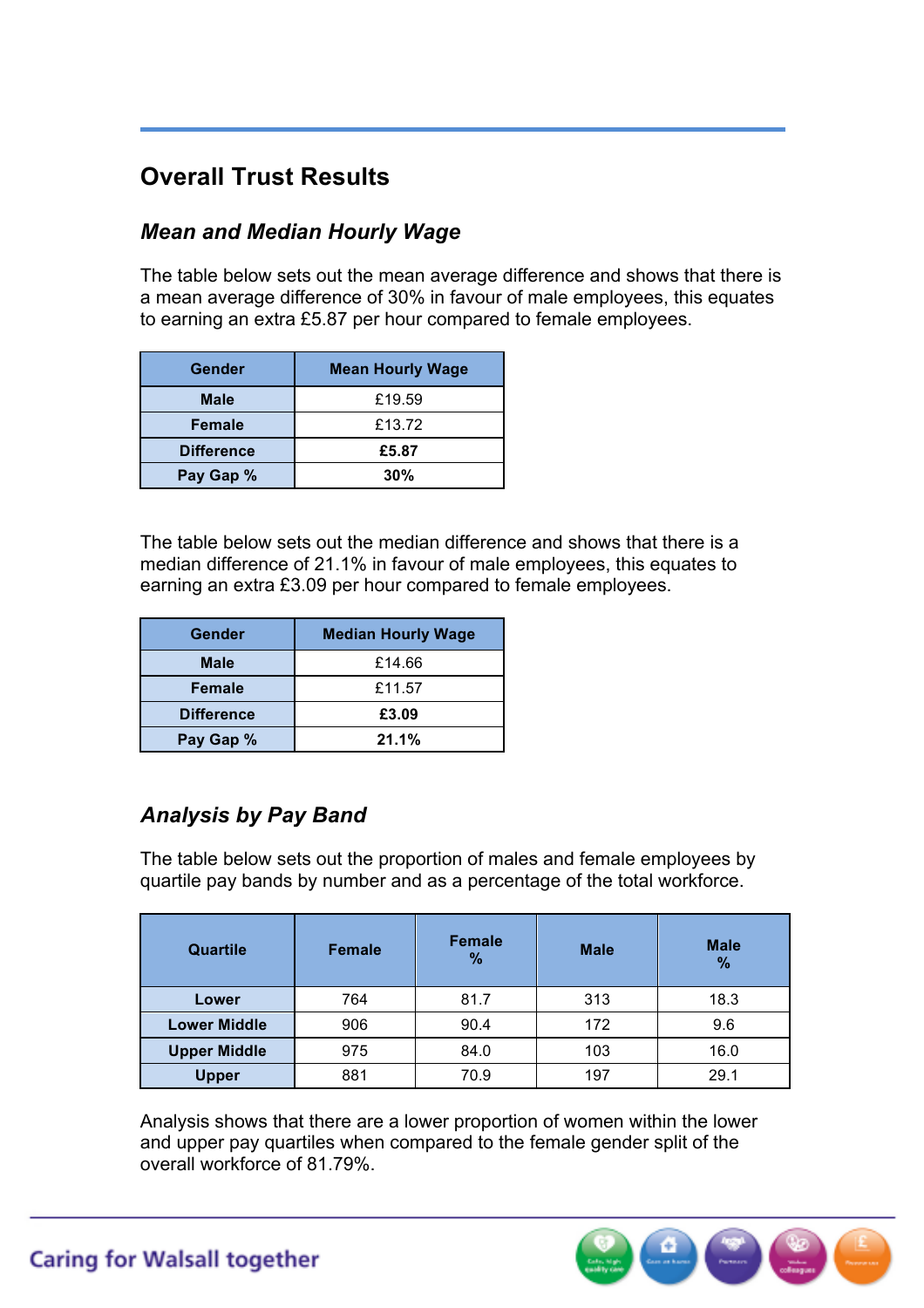#### *Average Bonus Gender Pay Gap*

The Trust operates an annual Local Clinical Excellence Award (LCEA) for eligible Medical Consultants which is monetary payment and, for the purposes of gender pay gap reporting, is identified as a bonus payment.

The LCEA scheme is intended to recognise and reward the exceptional contribution of NHS consultants, who go over and above the expected, with regard to the values and goals of the NHS and the delivery of safe and high quality patient care.

The Trust employs 164 consultants of which 27% are female. At the time of this report, of the total number of eligible consultants, 37% are receiving a LCEA. 25% eligible female consultants received a CEA compared to 75% eligible male consultants. This is due to the low number of female consultants who apply for CEAs.

We recognise this as an issue and we will include plans to increase the number of female consultants who apply for a LCEA in our wider Equality, Diversity and Inclusion Strategy. The overall aim is to encourage more female consultants, who are eligible for the LCEA to apply. This will involve ensuring support is available during the process and if they are unsuccessful, ensuring feedback and guidance for future applications.

| Percentage of employees who received a<br><b>Bonus/ CEA payment</b> | Male % | <b>Male</b> | Female % | <b>Female</b> |
|---------------------------------------------------------------------|--------|-------------|----------|---------------|
| <b>Gender Bonus Gap</b>                                             | 5.7    | 45          | 0.4      | 15            |

| Moon DonualCEA 0/                                                         | Modion DonualCEA 0/ |  |
|---------------------------------------------------------------------------|---------------------|--|
| payments made to male and female employees.                               |                     |  |
| The table below sets out the difference between the mean and median bonus |                     |  |

|                         | Mean Bonus/CEA % | <b>Median Bonus/CEA %</b> |
|-------------------------|------------------|---------------------------|
| <b>Gender Bonus Gap</b> | 22.4             | -50                       |

#### *Assurance Statement*

Walsall Healthcare NHS Trust is fully committed to equality of opportunity within our workforce. We recognise that our data shows that continued work is required to reduce the gender pay gap. Although there are examples of an improving picture with regard to female representation at senior levels. executives and medical consultants, more still needs to be done.

We recognise the need to look at how we can reduce the gender pay gap difference by ensuring that we have established mechanisms designed to promote equality of opportunity for all staff. Many of the actions will be included as part of our Equality, Diversity & Inclusion Strategy.



**Caring for Walsall together**